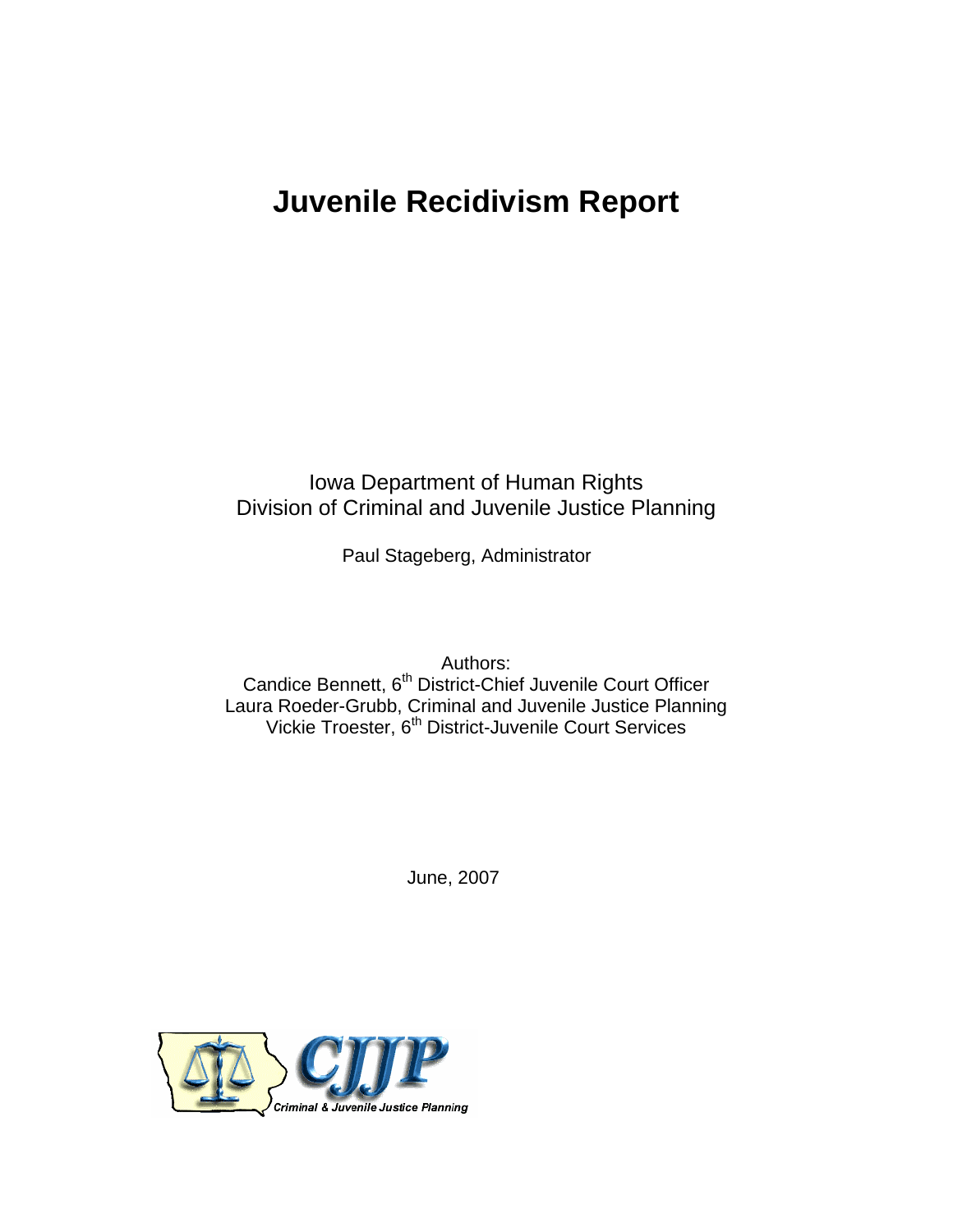## **Juvenile Recidivism - Complaints June 2007**

The following report contains district-level numbers for the percent of juveniles in Iowa's Juvenile Court System and the number who re-offended (subsequent complaint/s). These numbers represent the data available in the ICIS system for initial complaints in 2004, and subsequent complaints in 2004, 2005, and 2006. The report also includes recidivism numbers for those counties that had more than 180 initial complaints during 2004.

The report was generated using the following criteria:

1. All juveniles who had an initial juvenile delinquency complaint in that county between January 1, 2004 and December 31, 2004 were counted.

2. A count of any subsequent additional complaints for the target group, where those additional complaints occurred between January 1, 2004 and December 31, 2006.

- 3. Case role from the system was JVIN (juvenile involved).
- 4. All cases consisted of delinquency allegations. No adult court criminal violations were included.
	- Some youth may have had initial complaints in multiple counties during this time period.
	- Most, but not all, subsequent complaints can be "matched" to the initial complaint and will be included.
	- In some cases the subsequent complaint may have occurred out-of-state and therefore cannot be tracked.
	- Subsequent complaints are often sent from the originating county to the home county of the youth, so when the initial complaint occurs in the home-county, most subsequent complaints will be "matched" to the initial complaint. When the initial complaint occurs outside the home-county, some, but not all, subsequent complaints will still be "matched" to the initial complaint.

These numbers include all initial delinquency complaints and all subsequent delinquency complaints. The numbers include every complaint, even if the complaint was later deemed to be unfounded. Other reports may use different rates and criteria to define recidivism.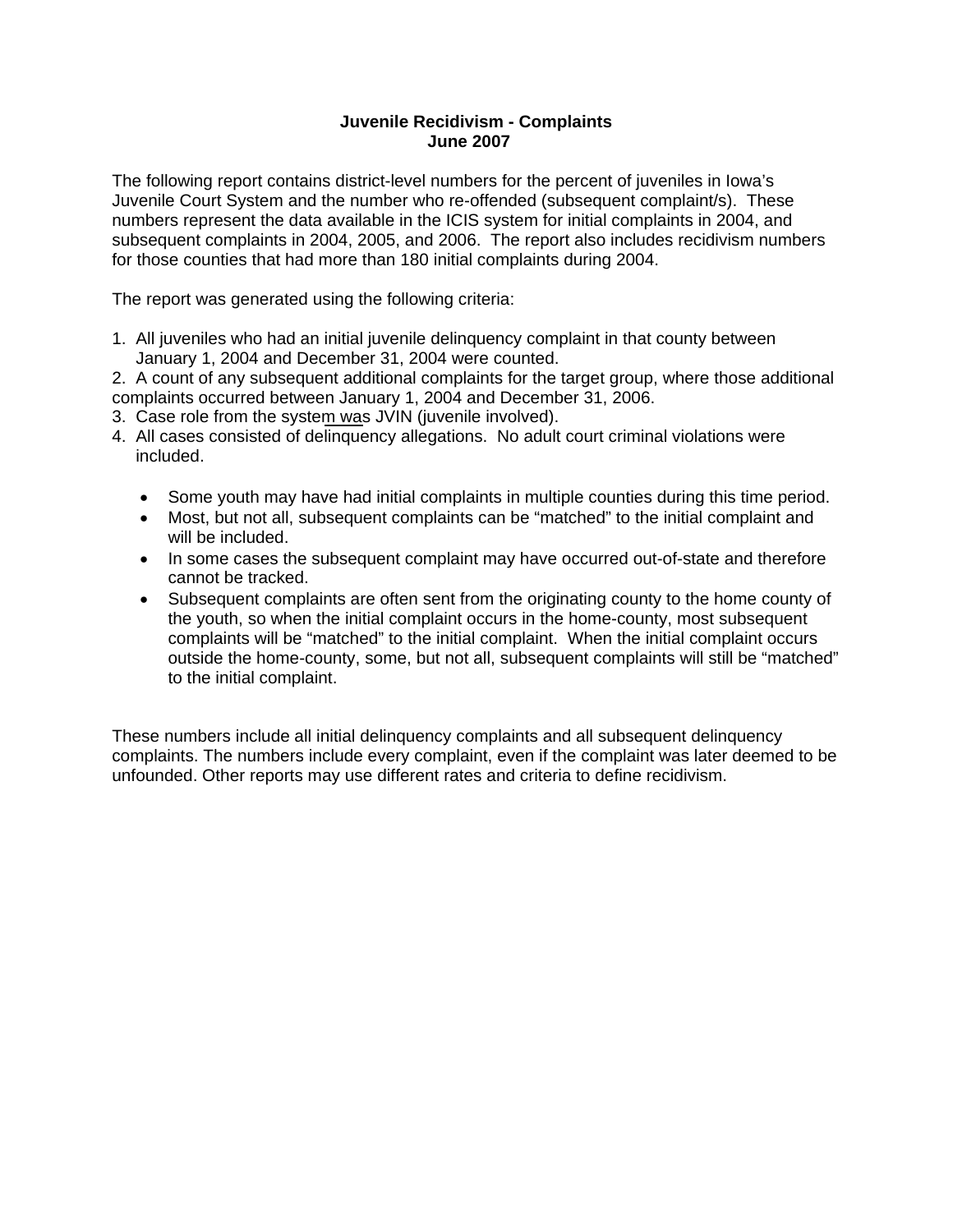## DELINQUENCY RECIDIVISM January 1, 2004 - December 31, 2006

Cases Initiated in 2004

| <b>COUNTY</b>     | <b>Juveniles New</b><br>to the System<br>in 2004 | # Of<br><b>Complaints</b><br>Generated | <b>Juveniles</b><br>with No<br><b>Subsequent</b><br><b>Complaints</b> | <b>Juveniles</b><br>with 1<br><b>Subsequent</b><br><b>Complaint</b> | <b>Juveniles</b><br>with 2<br><b>Subsequent</b><br><b>Complaints</b> | <b>Juveniles</b><br>with $3+$<br><b>Subsequent</b><br><b>Complaints</b> | % Of Chronic<br><b>Reoffenders</b><br>(3+ Complaints) | % Of All<br><b>Reoffenders</b> | % Of Those<br>who Did NOT<br><b>Reoffend</b> |
|-------------------|--------------------------------------------------|----------------------------------------|-----------------------------------------------------------------------|---------------------------------------------------------------------|----------------------------------------------------------------------|-------------------------------------------------------------------------|-------------------------------------------------------|--------------------------------|----------------------------------------------|
| <b>District 1</b> | 1,551                                            | 2,616                                  | 1,069                                                                 | 240                                                                 | 103                                                                  | 136                                                                     | 9%                                                    | 31%                            | 69%                                          |
| <b>District 2</b> | 1,987                                            | 3,078                                  | 1,378                                                                 | 357                                                                 | 129                                                                  | 120                                                                     | 6%                                                    | 30%                            | 69%                                          |
| District 3        | 2,049                                            | 3,421                                  | 1,381                                                                 | 349                                                                 | 144                                                                  | 171                                                                     | 8%                                                    | 32%                            | 67%                                          |
| <b>District 4</b> | 946                                              | 1,439                                  | 652                                                                   | 179                                                                 | 66                                                                   | 49                                                                      | 5%                                                    | 31%                            | 69%                                          |
| District 5        | 2,925                                            | 4,897                                  | 1,875                                                                 | 561                                                                 | 256                                                                  | 227                                                                     | 8%                                                    | 36%                            | 64%                                          |
| District 6        | 1,638                                            | 2,733                                  | 1,088                                                                 | 295                                                                 | 130                                                                  | 125                                                                     | 8%                                                    | 34%                            | 66%                                          |
| <b>District 7</b> | 1,748                                            | 3,448                                  | 1,062                                                                 | 310                                                                 | 155                                                                  | 218                                                                     | 12%                                                   | 39%                            | 61%                                          |
| District 8        | 1,234                                            | 2,095                                  | 816                                                                   | 210                                                                 | 86                                                                   | 115                                                                     | 9%                                                    | 33%                            | 66%                                          |
| <b>TOTALS</b>     | 14,078                                           | 23,727                                 | 9,321                                                                 | 2,501                                                               | 1,069                                                                | 1,161                                                                   | 8%                                                    | 34%                            | 66%                                          |